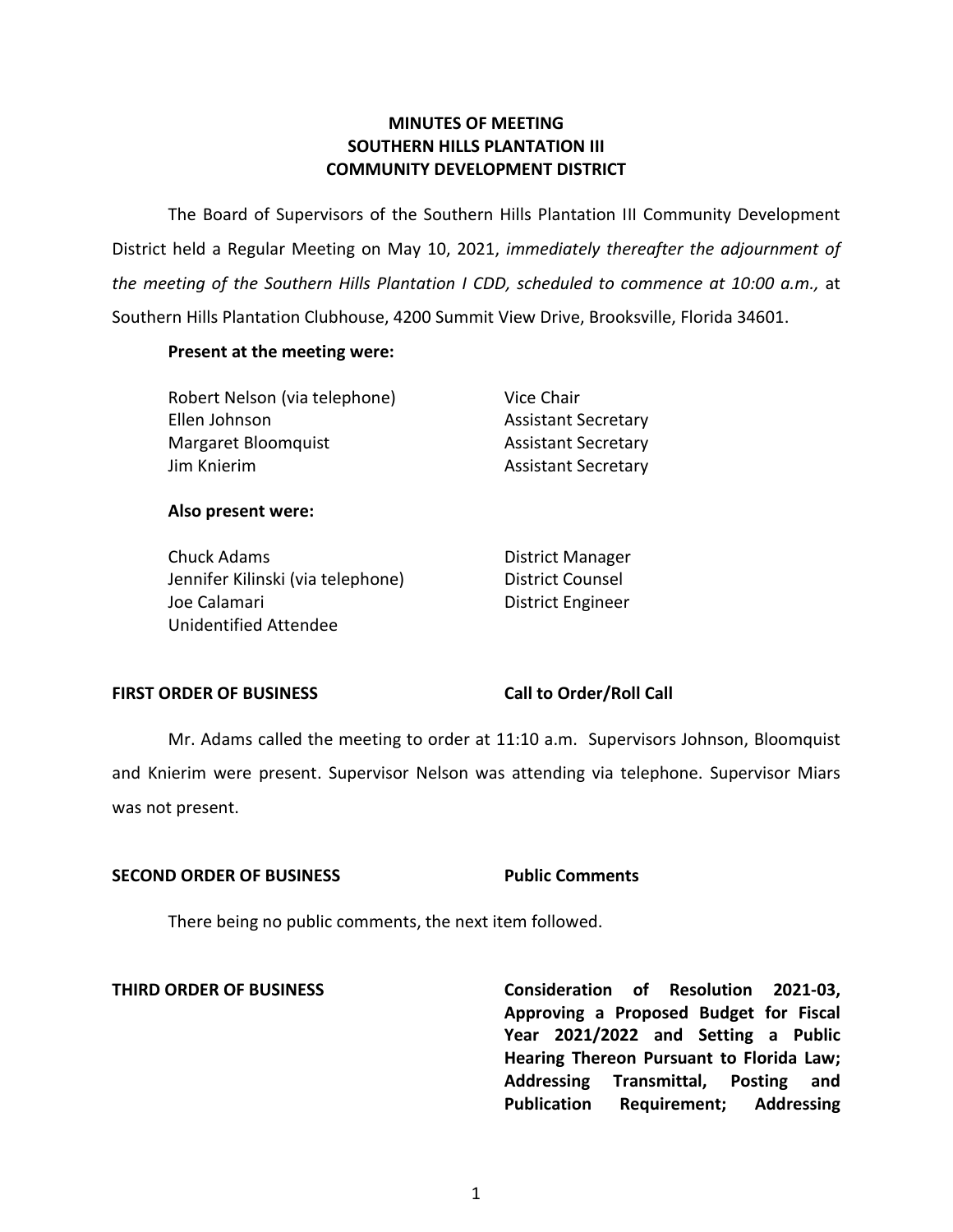# **Severability; and Providing an Effective Date**

 Mr. Adams presented Resolution 2021-03. He reviewed the proposed Fiscal Year 2022 compared to the Fiscal Year 2021 budget, and explained the reasons for any adjustments. The budget, highlighting any line item increases, decreases, adjustments and new line items, budget would continue as a Landowner-funded budget. He discussed items that are cost-shared and a new line item related to a repayment to Southern Hills Plantation I CDD (SHPI) for amounts owed by Southern Hills Plantation III CDD (SHPIII).

 **On MOTION by Ms. Johnson and seconded by Ms. Bloomquist, with all in favor, 2021, immediately following the adjournment of the Southern Hills Plantation I CDD meeting scheduled to commence at 10:00 a.m., at the Southern Hills Plantation Clubhouse, 4200 Summit View Drive Brooksville, Florida 34601; Resolution 2021-03, Approving a Proposed Budget for Fiscal Year 2021/2022 and Setting a Public Hearing Thereon Pursuant to Florida Law for August 9, Addressing Transmittal, Posting and Publication Requirement; Addressing Severability; and Providing an Effective Date, was adopted.** 

FOURTH ORDER OF BUSINESS **Consideration of Resolution 2021-04**, **Designating Dates, Times and Locations for Regular Meetings of the Board of Supervisors of the District for the Remainder of Fiscal Year 2020/2021 and Providing for an Effective Date** 

 Mr. Adams presented Resolution 2021-04. The Meeting Schedule would be updated to reflect that the SHPIII meetings will be held first, commencing at 10:00 a.m., rather than commencing immediately following the SHPI meetings.

 **On MOTION by Mr. Knierim and seconded by Ms. Johnson, with all in favor, Resolution 2021-05, Designating Dates, Times and Locations, as amended, for Regular Meetings of the Board of Supervisors of the District for Fiscal Year 2021/2022 and Providing for an Effective Date, was adopted.**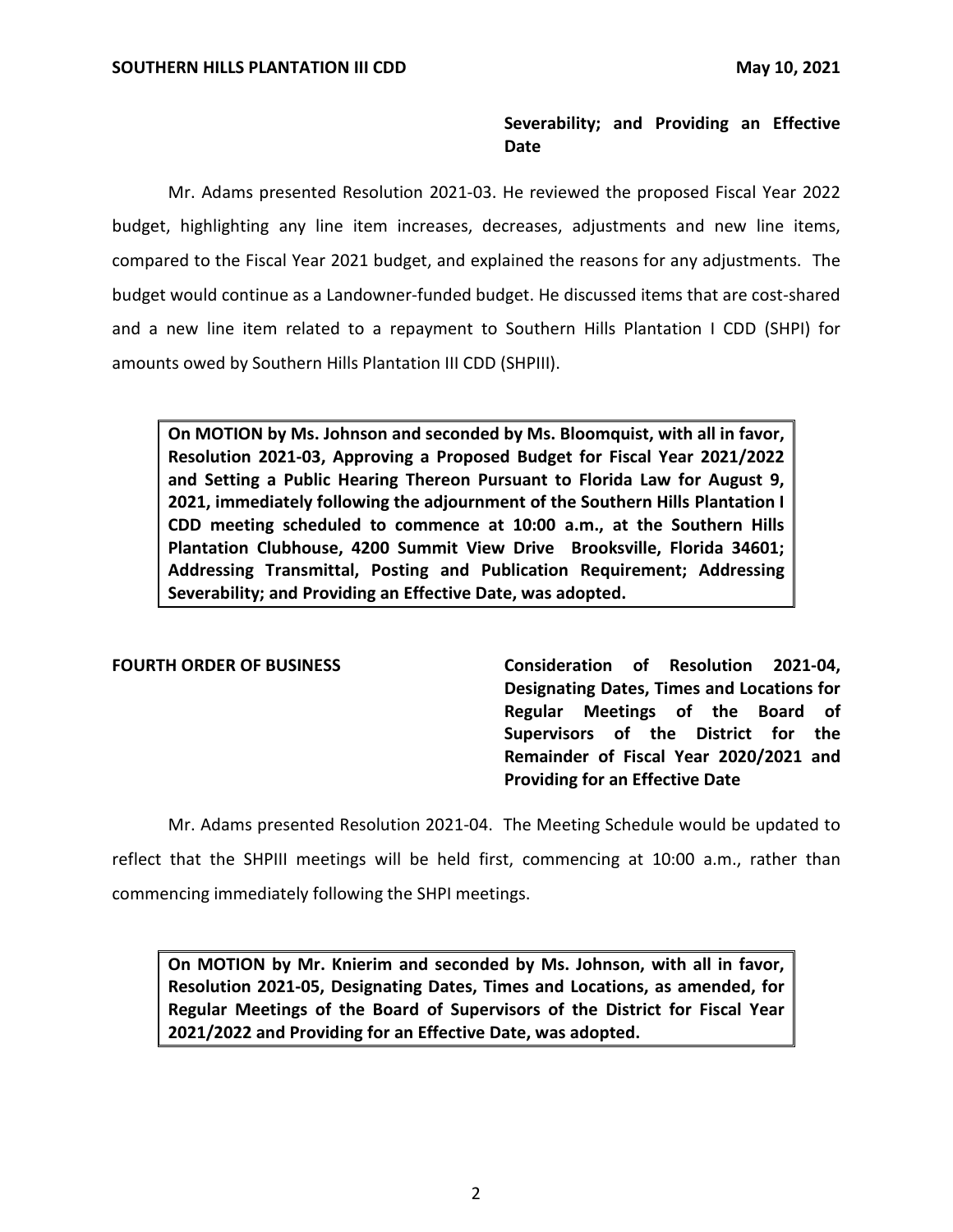**FIFTH ORDER OF BUSINESS Consideration of Resolution 2021-05, Designating Dates, Times and Locations for Regular Meetings of the Board of Supervisors of the District for Fiscal Year 2021/2022 and Providing for an Effective Date** 

 Mr. Adams presented Resolution 2021-05. The Meeting Schedule would be updated to reflect that the SHPIII meetings will be held first, commencing at 10:00 a.m., rather than commencing immediately following the SHPI meetings.

 **On MOTION by Mr. Knierim and seconded by Ms. Johnson, with all in favor, Resolution 2021-05, Designating Dates, Times and Locations, as amended, for Regular Meetings of the Board of Supervisors of the District for Fiscal Year 2021/2022 and Providing for an Effective Date, was adopted.** 

## **Unaudited Statements as of March 31, 2021**  SIXTH ORDER OF BUSINESS **Acceptance** of Unaudited Financial

 Mr. Adams presented the Unaudited Financial Statements as of March 31, 2021. The financials were accepted.

# SEVENTH ORDER OF BUSINESS **Approval of March 8, 2021 Regular Meeting Minutes**

Mr. Adams presented the March 8, 2021 Regular Meeting Minutes.

 **On MOTION by Ms. Bloomquist and seconded by Mr. Knierim, with all in favor, the March 8, 2021 Regular Meeting Minutes, as amended, were approved.** 

## **EIGHTH ORDER OF BUSINESS Other Business**

# There being no other business, the next item followed.

## **NINTH ORDER OF BUSINESS STATES STAFF Reports**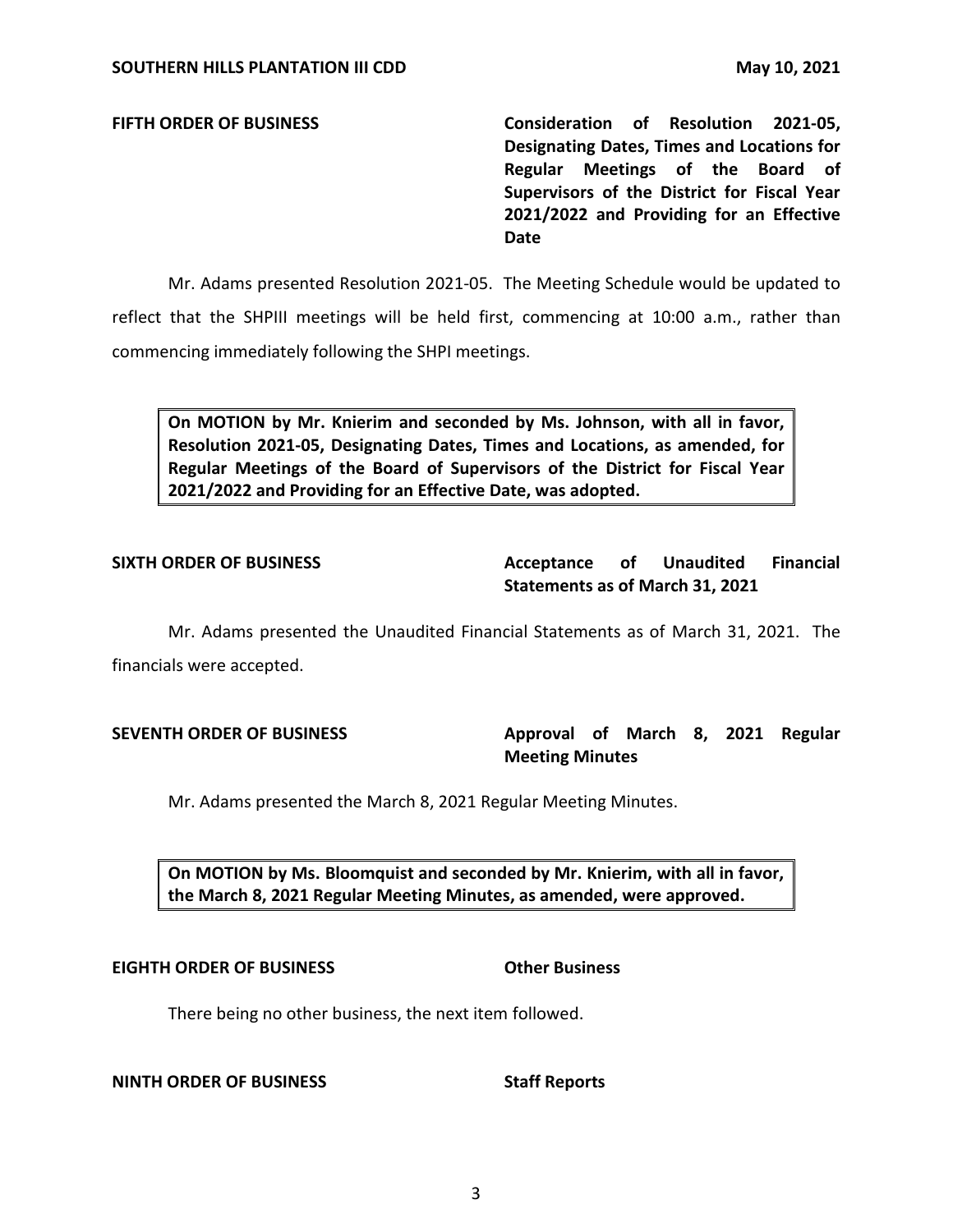## **SOUTHERN HILLS PLANTATION III CDD** May 10, 2021

- **A. District Counsel:** *Hopping Green & Sams, P.A.*  There being no report, the next item followed.
- There being no report, the next item followed. **B. District Engineer:** *Coastal Engineering Associates, Inc.*
- **C. District Manager:** *Wrathell, Hunt and Associates, LLC* 
	- **I. 0 Registered Voters in District as of April 15, 2021**
	- **II. NEXT MEETING DATE: June 14, 2021,** *immediately following the adjournment of the Southern Hills Plantation I CDD meeting scheduled to commence at 10:00 a.m.* 
		- o **QUORUM CHECK**

The next meeting will be held June 14, 2021, at 10:00 a.m., commencing prior to the SHPI meeting.

## **TENTH ORDER OF BUSINESS Supervisors' Requests**

Mr. Knierim stated that he was reviewing ownership of some of the ponds and thought that, many years ago, all the ponds were transferred to the CDD; however, the records show that the golf course still owns a few of the ponds, which he felt was not correct. He would transmit the pond information to Ms. Kilinski. Discussion ensued regarding the accuracy of the Property Appraiser records. It was noted that all were submitted, except for one that is still owned by the HOA, due to platting issues or an owner issue.

## **ELEVENTH ORDER OF BUSINESS Adjournment**

There being no further business to discuss, the meeting adjourned.

 **On MOTION by Mr. Knierim and seconded by Ms. Johnson, with all in favor, the meeting adjourned at 11:21 a.m.**